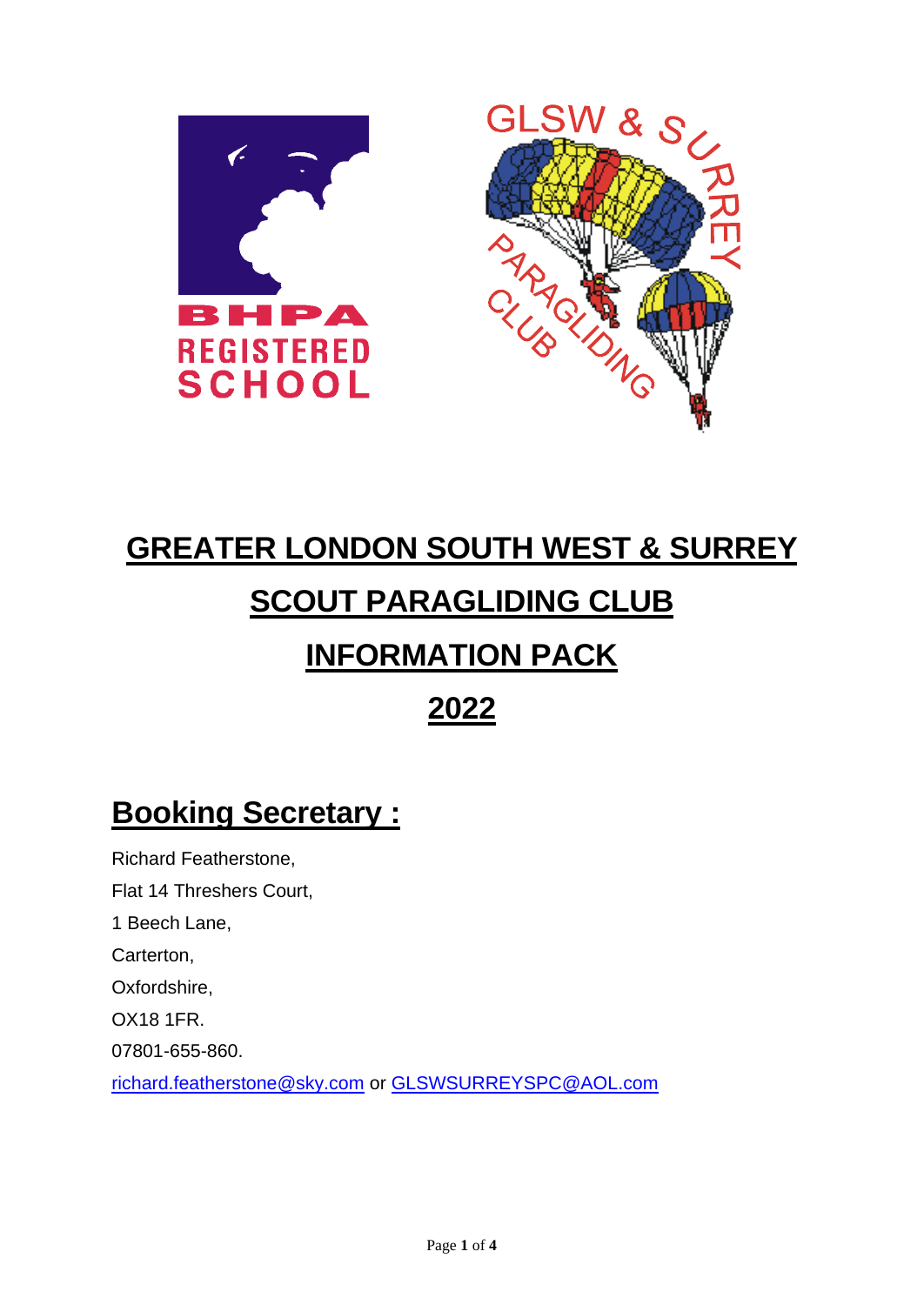#### **1. Types of courses available :**

- 1.1. Initial Course A one day introductory course which involves safety training i.e. parachutelanding roll, canopy theory & launching and three tethered round canopy flights, cost £58 per person.
- 1.2.Parascending Activity Badge Course The same as above but four tethered round canopy flights and three written exams from the information supplied which will be sent out prior to the course date so that they can be marked on the course date, this course is only open to Scouts not Explorer Scouts or Network Members, cost £74 per person.
- 1.3. Wings Flying Course Details upon request.

#### **2. Eligibility Restrictions :**

- 2.1. To any member of the Scout Association who are at least 10½ years old and any member of the Girl Guide Association who are at least 14 years old on the day the activity takes place.
- 2.2.All flyers should weigh AT LEAST 45 kg or 7 stone to fly.
- 2.3. No members of the public.

#### **3. Financial :**

- 3.1.A deposit of £10 per flyer is required when you send in your booking form, if you are unsuccessful with your choice of date(s) the deposit will be returned to you but if you are successful with your choice of date(s) the deposit becomes non-refundable.
- 3.2. If your choice of date(s) is within one month of your booking application, then full payment is required when sending in your booking form.
- 3.3. The deposit needs to be paid by a cheque payable to "GLSW & SURREY SPC", all cheques must come from Sections/Group/Leader NOT individual parents.
- 3.4. The remaining balance is to be paid at least 28 days before the course date(s); this can be paid either by –
	- 3.4.1.A cheque payable to "GLSW & SURREY SPC", all cheques must come from Sections/Group/Leader NOT individual parents.
	- 3.4.2.Online transfer using the details below, please include the course date and/or group name in the reference space –
		- Bank name Lloyds TSB
		- Account name GLSW & Surrey Scout Paragliding Club
		- Sort code 30-92-45
		- Account number 00783482
- 3.5. If the course is cancelled by us or is stopped part way through by us due to events out of our control, and if you are unable to re-book by the end of the flying year, you will be entitled to a refund minus flights completed and non-refundable deposit.
- 3.6. If you cancel the booking :-
	- 3.6.1.Before 28 days prior to your course date, you will be entitled to a refund minus the nonrefundable deposit.
	- 3.6.2.Within 28 days of your booked course date and we are unable to re-book the course there will be no refund.
- 3.7.Please note our refunds are made at the end of our flying year in November.
- 3.8. Due to restrictions on our bank account, we can't make refunds by online transfer, therefore ensure refund details are completed on the booking form as required.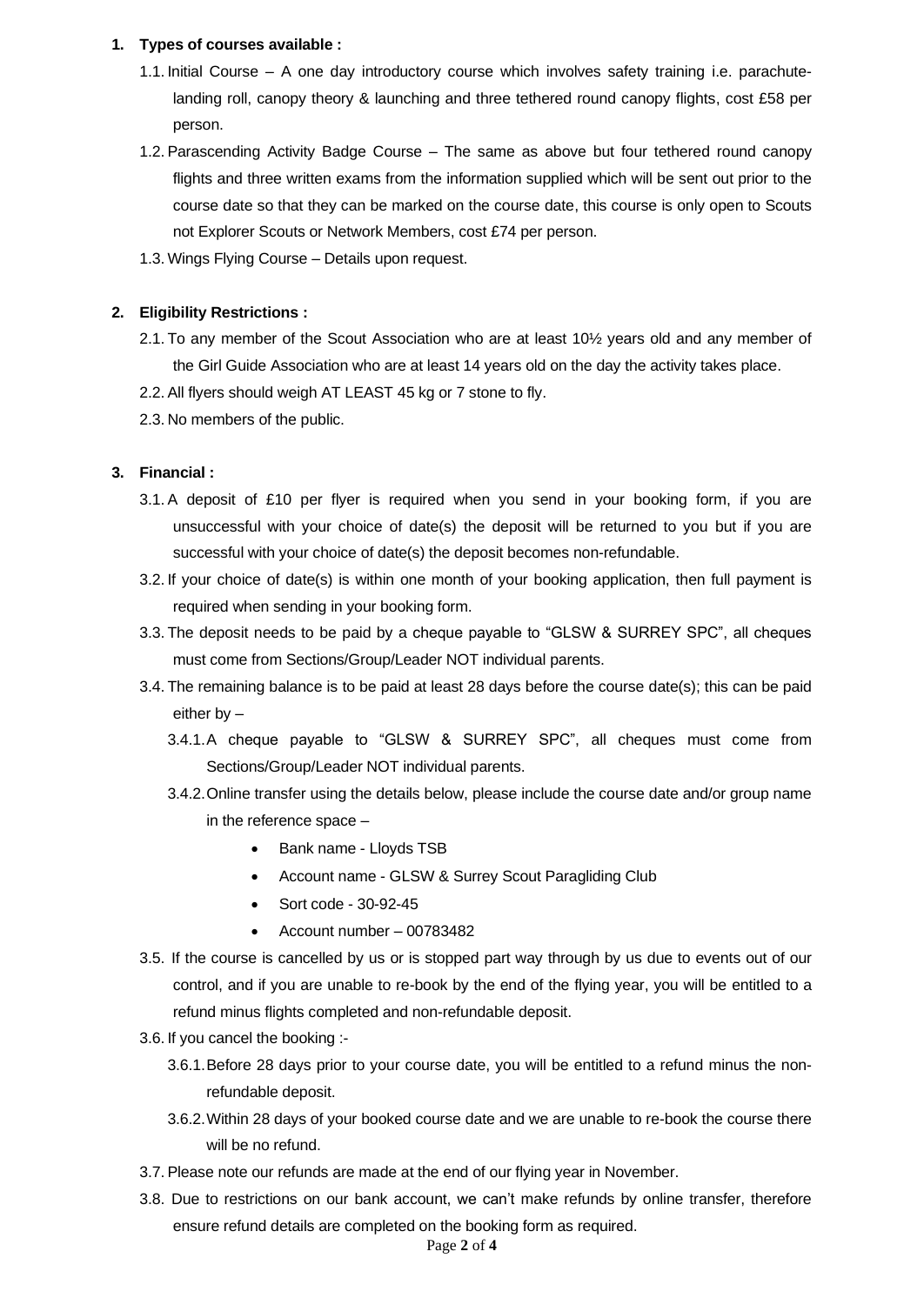#### **4. Personal Consent Form :**

- 4.1.All flyers must complete a personal consent form and sign, if the flyer is under 18 years of age either a parent or guardian must also sign the relevant section.
- 4.2. Flyer to complete "Declaration Section" highlighted in **yellow**, the rest of form to be completed as required.
- 4.3.A copy of the form this is included in the e-mail and can be copied for each flyer required.
- 4.4. When completing the consent form please print so that the handwriting can be read, please note we don't accept electronic signatures.
- 4.5.All consent form(s) must be scanned and e-mailed to the Booking Secretary at least one month before the course date booked, so that it/they can be checked to ensure there are no issues on the course date booked.

#### **5. GDPR/Data Protection**

- 5.1. The consent form is used to collect information about the flyer for the purpose of the course. This form also collects sensitive (special category) data about the flyer, this detail is required so that we can offer additional support if required and keep the flyer safe whist with us.
- 5.2. We take your personal data privacy very seriously, the data you provide to us is securely stored and will be kept for 5 years after the event; for any queries that arise before being securely destroyed please contact the Booking Secretary.

#### **6. Venue & start time :**

- 6.1. Flying will be either at Abingdon Military Training Area or South Cerney Army Base just below Cirencester, a location map will be sent with joining instructions to you near the course date.
- 6.2. There are no toilet facilities at either site but nearby is a Tesco, McDonald's, etc., a packed lunch would be advisable. Hot & Cold drinks may be available to purchase.
- 6.3. Courses start at 09:00, please be prompt as later arrival may affect our ability to complete the course.
- 6.4.All courses are of course weather dependant.
- 6.5.Venue can change at short notice due military requirements, if this occurs details of alternative venues will be sent out as soon as possible.

#### **7. What to wear :**

7.1. The activity requires that you MUST WEAR BOOTS with ankle support e.g. DM's or walking boots, high ankle trainers are NOT ACCEPTABLE. It is advisable to wear old clothes or overalls as you will be rolling about on the ground, in case of rain you should bring waterproofs. 7.2.Arms and legs need to be covered when flying.

#### **8. Supervision**

8.1. Club members are busy during the day carrying out their duties, hence they cannot be responsible for persons under the age of 18; therefore a minimum of three adults is suggested (one in the field, one at launch and one flying).